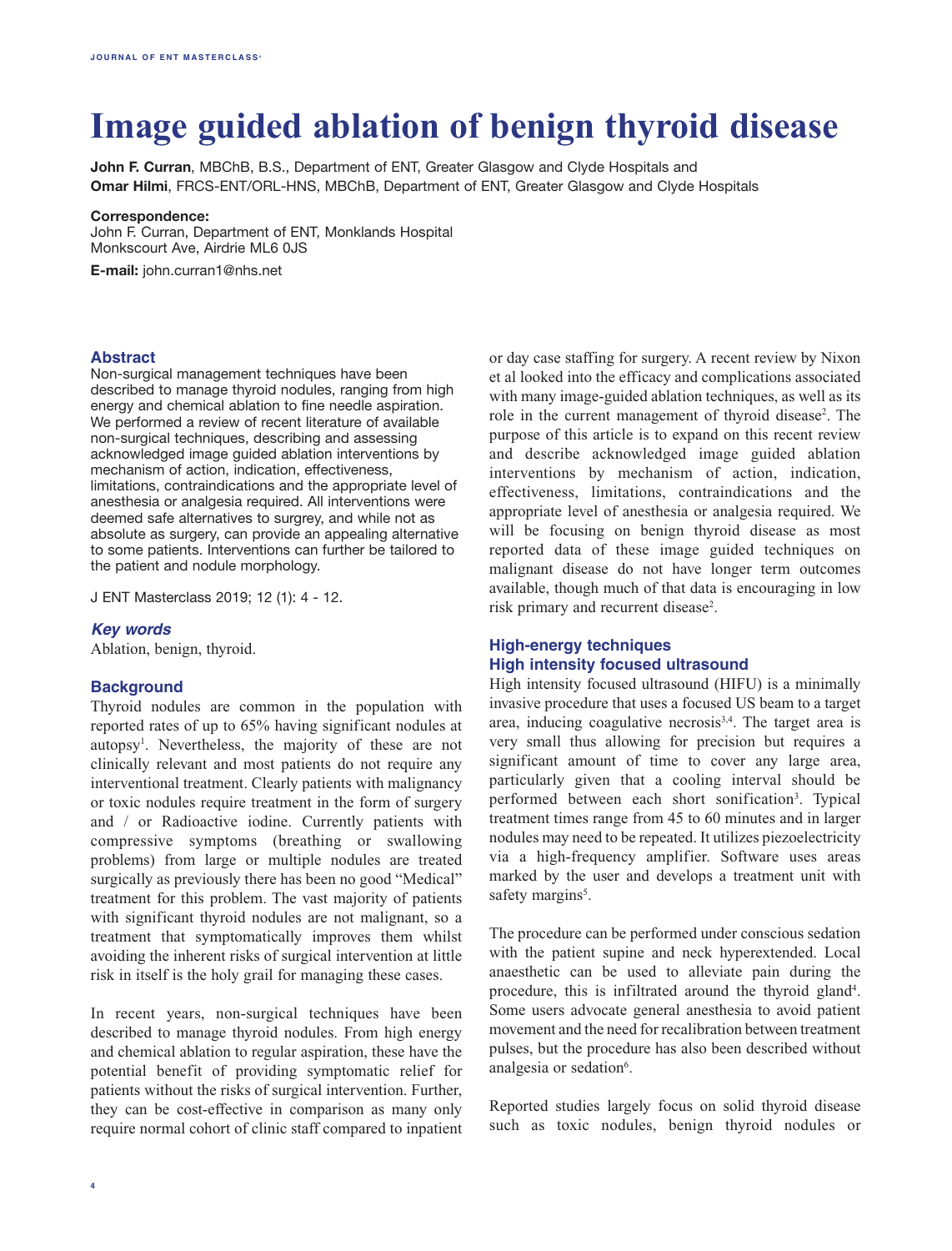multinodular goitres. Outcomes are reported as better with smaller volume thyroid nodules<sup>2,7,8</sup> but Lang et al further demonstrates larger nodules can be treated with sequential sessions<sup>9</sup>. It has also been used to treat persistent or relapsed Graves' disease with variable levels of success<sup>10</sup>.

Many studies recently have reported an overall effective volume reduction in benign nodular disease from reported between  $48 - 84\%^{2,6,11-13}$ . With sequential sessions on larger nodules (>20mls), the overall volume reduction at 6 months improved from 48% to 57%<sup>9</sup>. Further, 95% patients reported reduced overall symptoms (measured by a visual analogue score) at 24 months in a recent study by Lang et al<sup>11</sup>. When patient outcomes were looked at in comparison to open thyroid lobectomy surgery, the symptom reduction rate was comparable<sup>14</sup>.

There is reduced efficacy as the treated nodule volume increases. Using a single session technique, Lang et al reports a reduction of 78%, 68% and 48% in small  $(\leq 10$  mL), medium  $(10-30$  mL), and large  $(\geq 30$  mL) nodules demonstrating decreasing effectiveness with size<sup>9</sup>. Further, nodules that are close to the skin, carotid sheath, trachea, oesophagus or recurrent laryngeal nerve are difficult to treat as they are near these critical structures which are outlined in the safety margins during treatment<sup>2</sup>. It is advised to maintain safe distance of 1.1cm from the tracheoesophageal groove to prevent recurrent laryngeal nerve injury<sup>4,15</sup>.

HIFU is typically more expensive than other high energyablative techniques<sup>6</sup>. Additionally, only one machine is available on the market presently that is able to deliver this technique and as it utilizes real time ultrasound in the planning it requires some end user familiarity with ultrasound<sup>4</sup>.

As HIFU requires no needle or injected substance, it can be said to be nearly non-invasive. Despite this, some patients suffer side-effects to the procedure such as temporary vocal cord palsy (1-4%4,10), pain during session, transient skin erythaema, minor swelling, cough, skin blisters (12%<sup>16</sup>), hypothyroidism<sup>4</sup>, horner's syndrome<sup>14</sup> and haematoma<sup>5</sup>.

#### **Radiofrequency ablation**

Radiofrequency ablation (RFA) involves the insertion of a needle into a thyroid nodule that conducts electrical energy from a generator to induce coagulative necrosis<sup>2</sup>. This incurs a locally controlled temperature of up to 100 degrees Centigrade3 . This can be done as either a cranial-caudal or trans-ithmic approach. Hydrodissection with 5% dextrose beforehand has been shown to help

protect critical structures<sup>3,17,18</sup>). Pescatori et al advise using an 18-19 gauge needle as this allows for better maneuverability and thus better results and less complications, however, they do recognize that a larger (14 gauge) needle may be more effective in larger nodules<sup>19</sup>. The cost of the generator is around \$25,000 and an electrode is about \$750 for each session20.

RFA is recommended as a non-surgical, minimally invasive technique for large thyroid nodules that are cosmetically undesirable or causing compressive symptoms. It is effective in solid benign thyroid nodules, toxic thyroid nodules and cystic nodules. The latter has been evaluated as second line treatment in cystic nodules refractory to chemical ablation<sup>2,21-23</sup>). There has been a further report by Hong et al of it being an effective non-surgical treatment in paediatric patients with compressive or cosmetically unsatisfactory thyroid nodules $24$ .

Perithyroid lidocaine is the advised method of analgesia. This is preferred to GA or sedation as it allows for constant assessment of nerve function and will alert the clinician to any proximity to the trachea as the patient will begin to cough and ablation should be immediately ceased. Further, it allows the patient to swallow cold fluids to help prevent oesophageal injury during the procedure<sup>23</sup>.

In benign nodules, a response rate of up to 91% has been reported with an effective (>50%) reduction of volume2,25,26). A recent UK study on 31 nodules demonstrating an average volume reduction of 67% at 6 months<sup>27</sup> and recent prospective Austrian study on 277 patients demonstrating similar results at 6 months  $(68%)$  and a reduction of 82% at 12 months<sup>28</sup>. Deandrea et al demonstrated that RFA is more effective on spongiform nodules when compared to mixed or solid patterns on Ultrasound findings (76% vs 67 and 66% respectively –  $P = 0.01$ <sup>29</sup>. Patient satisfaction scores are high, with Jung et al, demonstrating 98% therapeutic success rate and an 95% volume reduction at 60-months in a prospective multicenter study on 345 patients<sup>30</sup>.

In Toxic Nodules results are variable with 24-82% normalization of thyroid function according to recently published Korean guidelines on RFA23.

In Cystic Nodules Sung et al demonstrated no significant difference in effectiveness to percutaneous ethanol in cystic nodules compared with RFA31, and thus the consensus to utilize RFA as a secondary technique as it is less economical than percutaneous ethanol.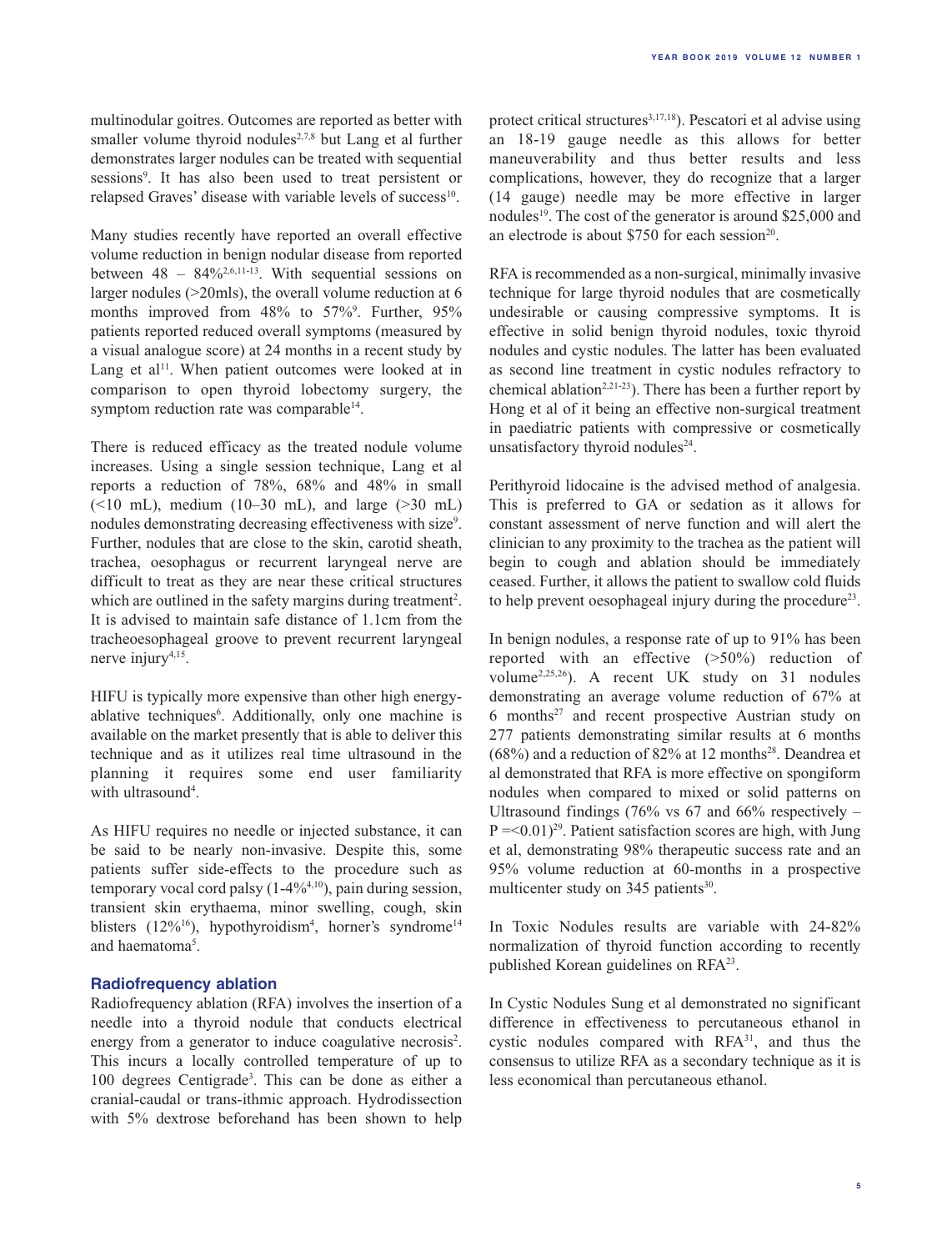Toxic nodules that are larger than 20ml can have a reduced response to RFA23,32 and nodule volume appears a significant predictor in efficacy in these nodules<sup>33</sup>. Similarly, in large volume benign lesions, a second session may be required to manage patient symptoms and achieve adequate reduction<sup>2,34,35</sup>. Further, in nodules with heavy calcification, adequate ablation can be technically  $difficult<sup>23</sup>$ . Caution is advised with pregnancy, serious heart conditions or patients with pre-existing contralateral vocal cord palsy<sup>20</sup>.

In the hands of an expert service, RFA has a very low side effect profile (overall complication rate of  $2-5\%^{20, 23,30}$ ). Major complications including nerve injury (recurrent laryngeal (2%36), cervical sympathetic ganglion, brachial plexus  $($ I $\frac{9}{37}$  and accessory nerve), nodule rupture  $(\leq 1\%^{37})$ , permanent hypothyroidism  $(\leq 1\%^{37})$ , abscess  $(\leq 1\%^{37})$  thyroid storm<sup>18</sup> and haematoma  $(1\%^{7})$  have been reported $2,23$ ). Other minor complications include vomiting ( $\leq$ 1%<sup>37</sup>), skin burn ( $\leq$ 1%<sup>37</sup>), transient thyrotoxicosis<sup>28</sup>, lidocaine toxicity, voice change (1%<sup>37</sup>), hypertension and pain (2.6%37) 23. Sim et al has demonstrated in a long-term follow-up nodule regrowth can occur in up to 24% of nodules at an average of 40 months post procedure<sup>38</sup>.

From an economic standpoint, RFA is more expensive than radioactive iodine treatment (for toxic nodules) but comparable in expense to surgery<sup>23,39,40</sup>.

## **Microwave ablation**

Microwave ablation (MWA) is non-invasive technique that operates by transferring up to 100W (typically 30-50W) of energy at a via frequency (2,450MHz) along a cable into an inserted needle (antennae). This results in rotation of molecules and an increase in temperature as a result of increased kinetic energy<sup>2,3</sup>. Hydrodissection has been reported to be helpful in protecting critical structures – similar to other thermal techniques $41,42$ .

Local anaesthetic, usually in the form of lidocaine, is injected in the perithyroid space. Peri-procedural cardiac and observation monitoring is recommended.

For benign disease, being a relatively new technique, there are less reported studies on the use of MWA. These predominantly focus on solid benign thyroid nodules.

In reported studies on benign solid nodules, the volume reduction ranges from 45-90%3,41-44. A recent meta-analysis on MWA reports a 12-month reduction rate of 88.6%<sup>45</sup>. Vorlander et al demonstrated that results of MWA on benign solid nodules were comparable to RFA (54% and 51% respectively)<sup>46</sup>; this matched a further study that

included a HIFU arm as well with all three being effective and without statistical significance in efficacy<sup>47</sup>. Further, a prospective trial by Zhi et al demonstrates MWA to be an effective alternative compared to surgery with a lower side effect profile and overall greater patient satisfaction<sup>48</sup>.

At present, there is little research in the application of MWA to benign thyroid disease other than solid benign nodules. As it has been reported as effective as other thermal techniques in this regard, there is scope to assess its efficacy in other pathologies, such as toxic nodules.

Complication profile is similar to other thermal ablative techniques with reported overall complication rate of 6.6%45. Reported complications include subcapsular haemorrhage (40%<sup>49</sup>), pain (70%<sup>49</sup>), fever (30%<sup>49</sup>), voice change (3-9%<sup>49</sup>), recurrent laryngeal nerve injury (9%<sup>49</sup>), horner's syndrome<sup>46</sup>, skin burn and thyroid dysfunction<sup>3,5</sup>. Nodule regrowth has been demonstrated by Wang et al with 16 of 110 patients experiencing this complication<sup>50</sup>.

## **Laser ablation**

Laser ablation (LA) is a thermal ablative minimally invasive technique that utilizes laser light to heat up local tissue to temperatures between 46C – 110C and, depending on the temperature used, induces a combination of carbonization, coagulative necrosis and subsequent fibrosis of thyroid tissue $3,51$ . This is achieved by inserting an optical fibre into the target tissue through a needle under US guidance and energy is delivered by Nd:YAG laser or laser diode3 . It can be operated with single needle or multiple but needles should be more than 1cm apart if the lesion is large enough to necessitate multiple needles<sup>5,25</sup>. The needle should be parallel to the long axis of the thyroid nodule<sup>51</sup>.

Due pain associated with the procedure, it is typically performed with a combination of sedation and local anaesthetic. Local anaesthetic alone may be inadequate<sup>2,52</sup>). Despite this, some have suggested that no anaesthesia allows the operator to better monitor proximity to critical structures<sup>51</sup>.

LA has been demonstrated as an effective treatment alternative of benign thyroid nodules and toxic nodules<sup>53</sup>. It has also been used in conjunction with aspiration in mixed or cystic nodules<sup>54,55</sup>. While a systematic review demonstrated that RFA may be superior to LA in nodule reduction<sup>56</sup>, LA appears to be more effective in large volume nodules<sup>2,57</sup>. It has been reportedly used effectively in nodules that did not respond to other thermal ablative techniques<sup>58</sup>.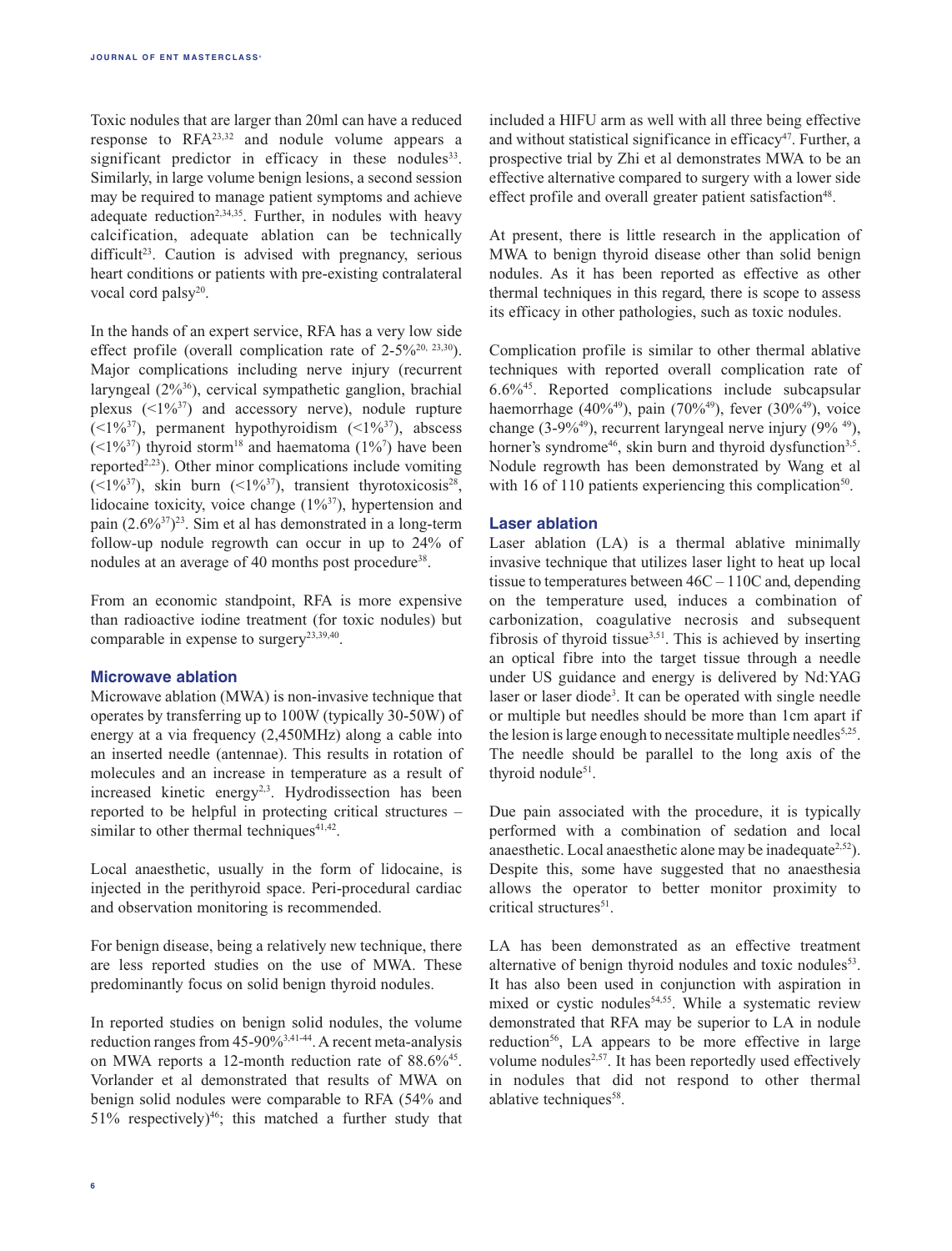Volume reduction is reported to range from 47-84% in solid benign disease<sup>2,3,5,51,59</sup>. The effectiveness can vary based on the ultrasound appearances of the nodule. Negro et al report a 5 year nodule reduction of 59.7% with solid nodules versus a  $78.6\%$  reduction in spongiform nodules<sup>60</sup>. In mixed and cystic nodules, aspiration combined with subsequent LA has been shown to result in an average nodule size reduction of 92% and a loss of the cystic component in  $75%$  at an average of 45 months<sup>61</sup>. Oddo et al further reported that there is a significantly positive perception of the procedure in patients who have undergone it. 100% of patients stated their symptoms of discomfort had improved and there was a significant reduction of goiter symptoms using a validated thyroid patient reported outcome questionnaire (ThyPRO) $62$ .

Toxic nodules can be treated with LA but results show only 50% of cases achieving normalization of  $TSH<sup>63</sup>$ . There appears to be a correlation to reduction of volume and normalization of thyroid function<sup>64</sup>, this improves to 87% with multiple cycles of LA, though this value is still less than what is observed with RAI65. Single session appears to be adequate in most cases for nodules under 5ml in volume, with Gambelunghe et al reporting about 90% of these patients were able to come off their methimazole<sup>64</sup>.

Similar to RFA, there is suggestion that LA can be used in combination with RAI for the treatment of toxic nodules. In large nodules, a combined approach may have greater control of symptoms compared to only RAI (2, 66). Using this technique, Negro et al demonstrated in large volume nodules, both surgery and a combination of RAI and LA were comparable in efficacy of restoring normal thyroid function and both resulted an overall improvement in quality of life for patients (67).

From an economic standpoint, A solitary diode or Nd:YAG laser source costs between \$15,000 – \$20, 000 with the deposable components factoring in at \$400 per session<sup>20</sup>. A further limitation is that nodules close to critical structures are more likely to be undertreated and subsequently experience regrowth<sup>68</sup>.

A large volume retrospective study reports an overall complication rate of 0.9% (0.5% major and 0.5% minor complications51,69) but if considering only minor complications, a recent review collates this to be much higher at 38.3% those this is significantly higher than other reported complication rates<sup>5,69</sup>. The predominant reported complication is pain  $(10.6\% - 13.4\%^{51,64})$ , both during  $(12\%^{69})$  and after  $(5.4\%^{69})$  the procedure<sup>5</sup>. Other reported complications include fascial effusion (3%70),

skin burns  $(1\%/59,69)}$ , hypothyroidism, cough  $(1\%/69)}$ , dysphonia (<1%<sup>69</sup>), haematoma (<1%<sup>69</sup>), vocal cord palsy  $(1.6\%^{70})$ , pericapsular bleeding, pseudocysts  $(5\%^{70})$ , fever  $(6-7.7\%/64,69})$  and vasovagal reaction  $(1\%/69)^{2,5}$ . Dossing et al has postulated that more serious complications may be more likely when more than one fibre is used during the ablation<sup>61</sup>. Nodule regrowth occurs in  $5\%$  of nodules<sup>51</sup>.

## **Non-thermal Techniques: Aspiration**

Therapeutic fine needle aspiration (TFNA) of a thyroid cyst is a well-established, minimally invasive procedure to treat benign thyroid disease for many decades<sup>71</sup>. It involves using large bore needle  $(18 - 27)$  gauge) into a cystic thyroid lesion. Initially diagnosed and treated on clinical suspicion of  $cyst^{71}$ , the development of US allowed the operator to ensure the cyst is evacuated, ideally, to dryness. Further, US allows good control of the needle by the operator to avoid vascular structures and is now considered mandatory<sup>3</sup>.

Aspiration requires there to be a completely cystic or a thyroid nodule with a cystic component. Further, this method also allows for the operator to send off samples of fluids and tissue by means to FNA or core biopsy if there is still diagnostic uncertainty. Lastly, as previously described, it can be used as an adjunct with other noninvasive image guided therapies.

The range of reported effectiveness is highly variable. In 1966, Crile et al described clinical success in 94% (absent or significant reduction on clinical examination) of patients after up to two aspirations. With the advent of US assessment of therapy, this number is more likely between  $14\% - 89\%$ <sup>72-80.</sup>

TFNA should avoided in hot nodules on scintigraphy or patients with coagulopathy<sup>5</sup>. Further, some reported studies required as many as 17 repeat aspirations, which can represent a significant burden both to patient and service<sup>73</sup>.

The complication profile of TFNA is minimal, with infection, bleeding and haematoma  $(0.01\%^{81})$  being the most commonly reported<sup>44</sup>. The largest issue is the rate of eventual recurrence after aspiration. This has been reported as high as  $90\%^{2,82}$  and can result in a larger cyst<sup>83</sup>.

Needle aspiration is well tolerated and cost effective<sup>3</sup>. It can often be done in a clinical setting and rarely requires any analgesia.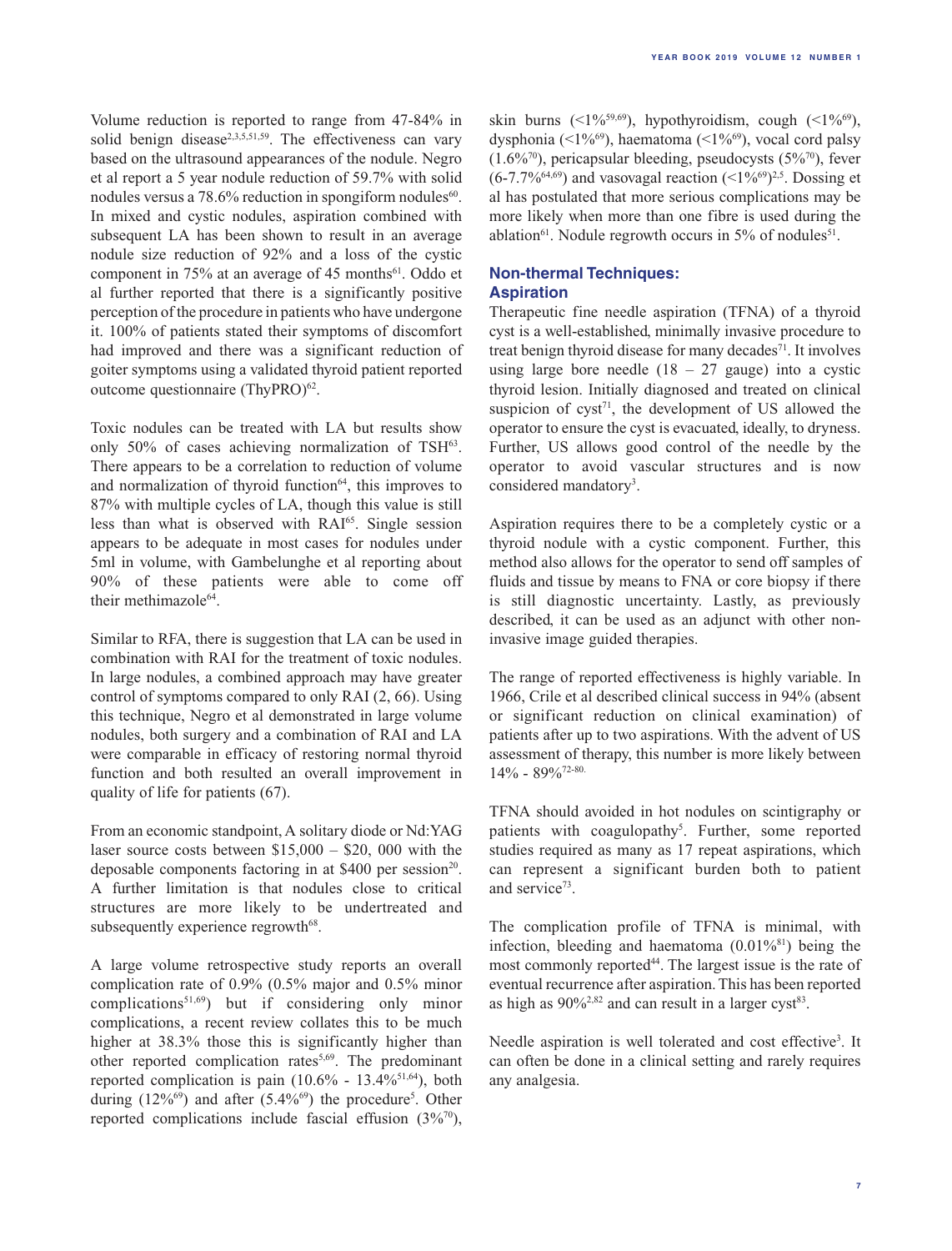## **Percutaneous chemical ablation**

Percutaneous chemical ablation (PCA) involves the use of a sclerosing agent injected into the cyst or nodule to invoke a thrombotic, coagulative necrotic and fibrosing response to the target tissue or cyst<sup>2</sup>. Most research describes the use of tetracycline or ethanol as the sclerosing agent. Other agents have been used, including hydrochloric acid<sup>78</sup>, polidocanol<sup>84</sup> and arginine hydrochloride<sup>85</sup>. Current guidance advises the used of percutaneous ethanol in cases of relapsing and symptomatic benign cystic nodules<sup>3</sup>. While most studies used between  $30 - 70\%$  of the fluid extracted volume of ethanol<sup>3,8</sup>, Halenka et al demonstrated injecting 20% worth of initial cyst volume in 95% ethanol achieves adequate response<sup>86</sup>.

It is often performed in a similar manner to US guided FNA, with an added step of sclerotic agent injection. As such, it rarely requires formal anesthesia or more than simple analgesia. Lidocaine or saline can be injected before final withdrawal of the needle<sup>54</sup>.

PCA has been predominantly described as a method to treat benign cystic thyroid disease. Percutaneous ethanol injection (PEI) been also used to treat solid and toxic nodules. PEI has also been described without US guidance in large cysts but the authors note this is more appropriate in the limited resource setting<sup>87</sup>.

Resolution of the cystic nodules through the use of ethanol has been reported to range between  $72\%$  -  $100\%$ <sup>75,78,80,</sup> 82,86,88-91. Comparatively, tetracycline, has a cure rate of 43% - 97%75,79,89,92-95. This demonstrates how the former has become the standard agent used in practice today for PCA. Further, it has reported that there was no statistical significance in resolution of cysts when comparing tetracycline and injected isotonic saline (43% and 47% respectively) $93$ , and in similar studies comparing ethanol and isotonic saline there was a significant difference of 77%-82% cure rate with ethanol and 36% - 48% with isotonic saline<sup>96,97</sup>.

Other sclerotic agents have been mentioned including: hydrochloric acid a 37.5% cure rate<sup>78</sup>, polidocanol with a 93% - 100% cure rate at 12 months<sup>84,98</sup>, arginine hydrochloride had a 100% response rate after up to 3 treatments<sup>85</sup>. A further study by Gong et al demonstrated while no significant difference in cure rate was evident comparing polidocanol and ethanol, complication rates were higher with ethanol<sup>99</sup>. As previously stated, compared to RFA, several studies do not report any difference in volume reduction, symptoms or cosmesis<sup>3,31,100</sup>.

| Table 1. Suggested Optimal Minimally Invasive Treatment<br><b>Based on Efficacy</b> |                                                |  |  |  |  |
|-------------------------------------------------------------------------------------|------------------------------------------------|--|--|--|--|
| Benign nodule type                                                                  | <b>Suggested Treatment</b>                     |  |  |  |  |
| Solid nodule                                                                        | <b>RFA/MWA/HIFU</b>                            |  |  |  |  |
| Large solid nodule                                                                  | ΙA                                             |  |  |  |  |
| Spongiform nodule                                                                   | <b>RFA</b>                                     |  |  |  |  |
| Mixed nodule                                                                        | Aspiration + LA                                |  |  |  |  |
| Cystic nodule                                                                       | Aspiration                                     |  |  |  |  |
| Recurrent cystic nodule                                                             | 1st line PEI, 2nd line RFA                     |  |  |  |  |
| Toxic nodule                                                                        | RAI. RAI + RFA/LA in large<br>nodules (>20mls) |  |  |  |  |

Solid nodules treated with PEI have had smaller response rates to cystic thyroid nodules but still with response rates around 62.5%101. Zbranca et al describes the used of PEI on 6 patients with toxic nodules in which all patients were cured after 1 to 9 injections<sup>75</sup>. This matches initial previous work by Mazzeo et al<sup>102</sup> however long term follow-up has suggested that this value was closer to 80% in this series with a further  $16\%$  having a partial response<sup>2,103</sup>. While it may result in a lower rate of hypothyroidism, RAI remains more effective and as such, the preferred nonsurgical treatment<sup>2</sup>.

PEI may make any future surgery more wdifficult due to periglandular fibrosis $72$  and this should be recognised should any future surgical planning take place. Economically it is very cost effective with the items required to perform PEI valued at between \$50 - \$100<sup>20</sup>.

Reported complications with PEI include pain (21 - 73%97,99,101,104), ethanol toxicity 10% - 24%90,99,104, bruising (2.5%<sup>101</sup>), temporary dysphonia (3 - 5%<sup>97,101</sup>), vocal cord palsy ( $\leq$ 1%<sup>2,103,105</sup>) and horners syndrome (2.5%<sup>101</sup>). Severe complications related to extravasation from the nodule have been described, including peri-glandular fibrosis, laryngeal and skin necrosis<sup>106</sup>, jugular vein thrombosis  $(3\%^{107})$ , graves' disease and graves' orbitopathy<sup>10</sup>. A Cochrane review has suggested that side effects were more likely in treatment of solid nodules as opposed to  $cystic<sup>72</sup>$ .

#### **Conclusion**

Non-surgical management of benign thyroid nodules is feasible and there are a variety of options available that may be more appropriate given a certain nodule morphology or clinical picture (Table 1). It is important to recognise that these treatments aren't as absolute as surgical intervention, which is well tested and regarded as safe, but may be more appealing to or more appropriate for certain patients. Surgery has the benefit of not requiring potential further intervention for the same nodule as it is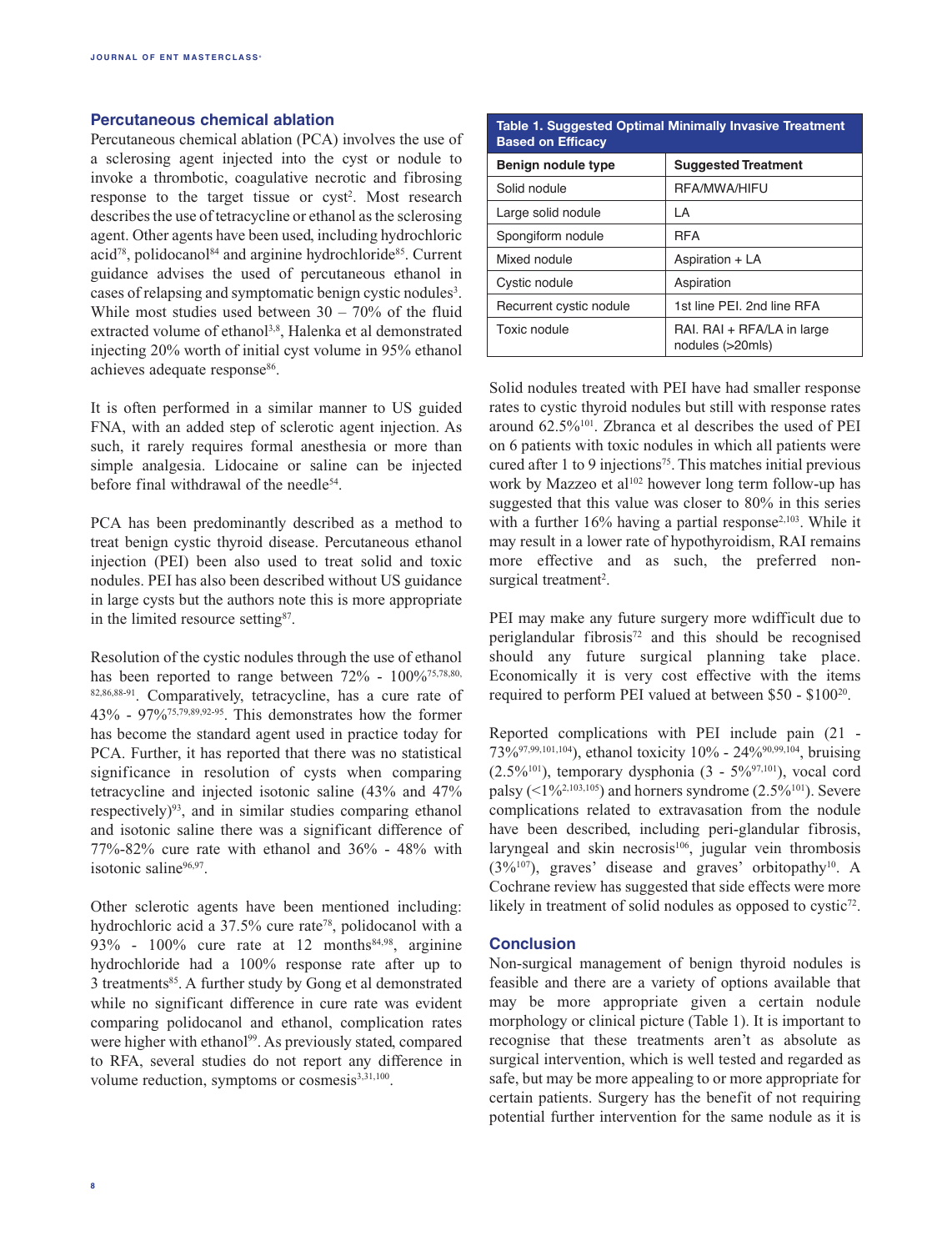| Table 2. Complication Rates of Non-surgical Intervention Treatments of Benign Thyroid Nodules |             |            |                |                    |                |            |                              |  |  |
|-----------------------------------------------------------------------------------------------|-------------|------------|----------------|--------------------|----------------|------------|------------------------------|--|--|
| Complication                                                                                  | <b>HFUS</b> | <b>RFA</b> | <b>MWA</b>     | LA                 | <b>FNA</b>     | <b>PEI</b> | <b>Surgical</b><br>lobectomy |  |  |
| Pain                                                                                          | 73          | 2.6        | $6.5 - 70$     | 10.6<br>÷.<br>13.4 | <b>NR</b>      | $21 - 73$  | $\overline{?}$               |  |  |
| Fever                                                                                         | <b>NR</b>   | <b>NR</b>  | 30             | $6 - 7.7$          | <b>NR</b>      | <b>NR</b>  | <b>NR</b>                    |  |  |
| Infection/abscess formation                                                                   | <b>NR</b>   | $<$ 1      | N <sub>R</sub> | <b>NR</b>          | $\star$        | <b>NR</b>  | 0.5                          |  |  |
| Skin Blistering/burn/<br>erythaema                                                            | $1 - 12$    | $<$ 1      | 2              | $<$ 1              | <b>NR</b>      | <b>NR</b>  | <b>NR</b>                    |  |  |
| Hypothyroidism                                                                                | $\star$     | $<$ 1      | $1.3***$       | $\star$            | <b>NR</b>      | <b>NR</b>  | 14                           |  |  |
| Hamatoma/bleeding<br>complication                                                             | $\star$     | 1          | $3 - 40$       | $<$ 1              | 0.01           | <b>NR</b>  | 0.8                          |  |  |
| Voice change/dysphonia                                                                        | <b>NR</b>   | <b>NR</b>  | $3 - 10$       | $<$ 1              | N <sub>R</sub> | $3-5$      | 5.3                          |  |  |
| Recurrent laryngeal nerve<br>injury/vocal cord palsy                                          | $1 - 4$     | 2          | $1-9$          | 1.6                | NR.            | $<$ 1      | 0.01                         |  |  |
| Nodule/cyst recurrence                                                                        | <b>NR</b>   | 24         | 14             | 5                  | 90             | <b>NR</b>  | <b>NR</b>                    |  |  |
| <b>Estimated cost</b>                                                                         | <b>NR</b>   | \$750**    | N <sub>R</sub> | \$400**            | Minimal        | <b>NR</b>  | \$5617                       |  |  |
| Overall complication rate                                                                     | 10.8        | $2 - 5$    | 6.6            | $0.9 - 38.3$       | Minimal        | <b>NR</b>  | 2.6                          |  |  |

\*reported but no values given

\*\*for disposable items only

\*\*\*reported as 'thyroid dysfunction'

definitive and removes the fear of misdiagnosis by giving definitive histology on the nature of the lesion. Complications comparing each intervention and those of surgery are in Table 2. Cost for non-surgical intervention should be considered before being adopted by a health board. Surgical treatment cost can vary between countries with a hemithyroidectomy being charged as much as \$30,000<sup>20</sup> in the USA but this includes pathology costs and staff time that is not included in the other treatment costs.

There remains further scope for research in terms of further robust direct comparison of these minimally invasive interventions. Further, some complication data can appear skewed when not wholly reported or in small number trials and as such, a meta-analysis of the available databases in reported studies would help sharpen these values.

By tailoring the intervention to the lesion and the patient, healthcare boards will be able to effectively offer nonsurgical management options to patients with benign thyroid disease. While it may be unreasonable for each individual trust to be able to provide every intervention, utilizing a national framework would help address this issue.

#### **References**

- 1. Dean DS, Gharib H. Epidemiology of thyroid nodules. Best Pract Res Clin Endocrinol Metab. 2008;22(6):901-11.
- 2. Nixon IJ, Angelos P, Shaha AR, et al. Image-guided chemical and

thermal ablations for thyroid disease: Review of efficacy and complications. Head Neck. 2018;40(9):2103-15.

- 3. Barile A, Quarchioni S, Bruno F, et al. Interventional radiology of the thyroid gland: critical review and state of the art. Gland Surg. 2018;7(2):132-46.
- 4. Kotewall N, Lang BHH. High-intensity focused ultrasound ablation as a treatment for benign thyroid diseases: the present and future. Ultrasonography. 2019;38(2):135-42.
- 5. Mainini AP, Monaco C, Pescatori LC, et al. Image-guided thermal ablation of benign thyroid nodules. J Ultrasound. 2017;20(1):11-22.
- 6. Trimboli P, Pelloni F, Bini F, et al. High-intensity focused ultrasound (HIFU) for benign thyroid nodules: 2-year follow-up results. Endocrine. 2019.
- 7. Kovatcheva RD, Vlahov JD, Stoinov JI, et al. Benign Solid Thyroid Nodules: US-guided High-Intensity Focused Ultrasound Ablation-Initial Clinical Outcomes. Radiology. 2015;276(2):597-605.
- 8. Lang BH, Woo YC, Chiu KW. Single-Session High-Intensity Focused Ultrasound Treatment in Large-Sized Benign Thyroid Nodules. Thyroid. 2017;27(5):714-21.
- 9. Lang BHH, Woo YC, Chiu KW. Two sequential applications of highintensity focused ultrasound (HIFU) ablation for large benign thyroid nodules. Eur Radiol. 2019;29(7):3626-34.
- 10. Lang BH, Woo YC, Chiu KW. Two-year outcomes of single-session high-intensity focused ultrasound (HIFU) treatment in persistent or relapsed Graves' disease. Eur Radiol. 2019.
- 11. Lang BHH, Woo YC, Chiu KW. Two-year efficacy of single-session high-intensity focused ultrasound (HIFU) ablation of benign thyroid nodules. Eur Radiol. 2019;29(1):93-101.
- 12. Korkusuz H, Fehre N, Sennert M, et al. Volume reduction of benign thyroid nodules 3 months after a single treatment with high-intensity focused ultrasound (HIFU). J Ther Ultrasound. 2015;3:4.
- 13. Sennert M, Happel C, Korkusuz Y, et al. Further Investigation on High-intensity Focused Ultrasound (HIFU) Treatment for Thyroid Nodules: Effectiveness Related to Baseline Volumes. Acad Radiol. 2018;25(1):88-94.
- 14. Lang BHH, Wong CKH, Ma EPM, et al. A propensity-matched analysis of clinical outcomes between open thyroid lobectomy and high-intensity focused ultrasound (HIFU) ablation of benign thyroid nodules. Surgery. 2019;165(1):85-91.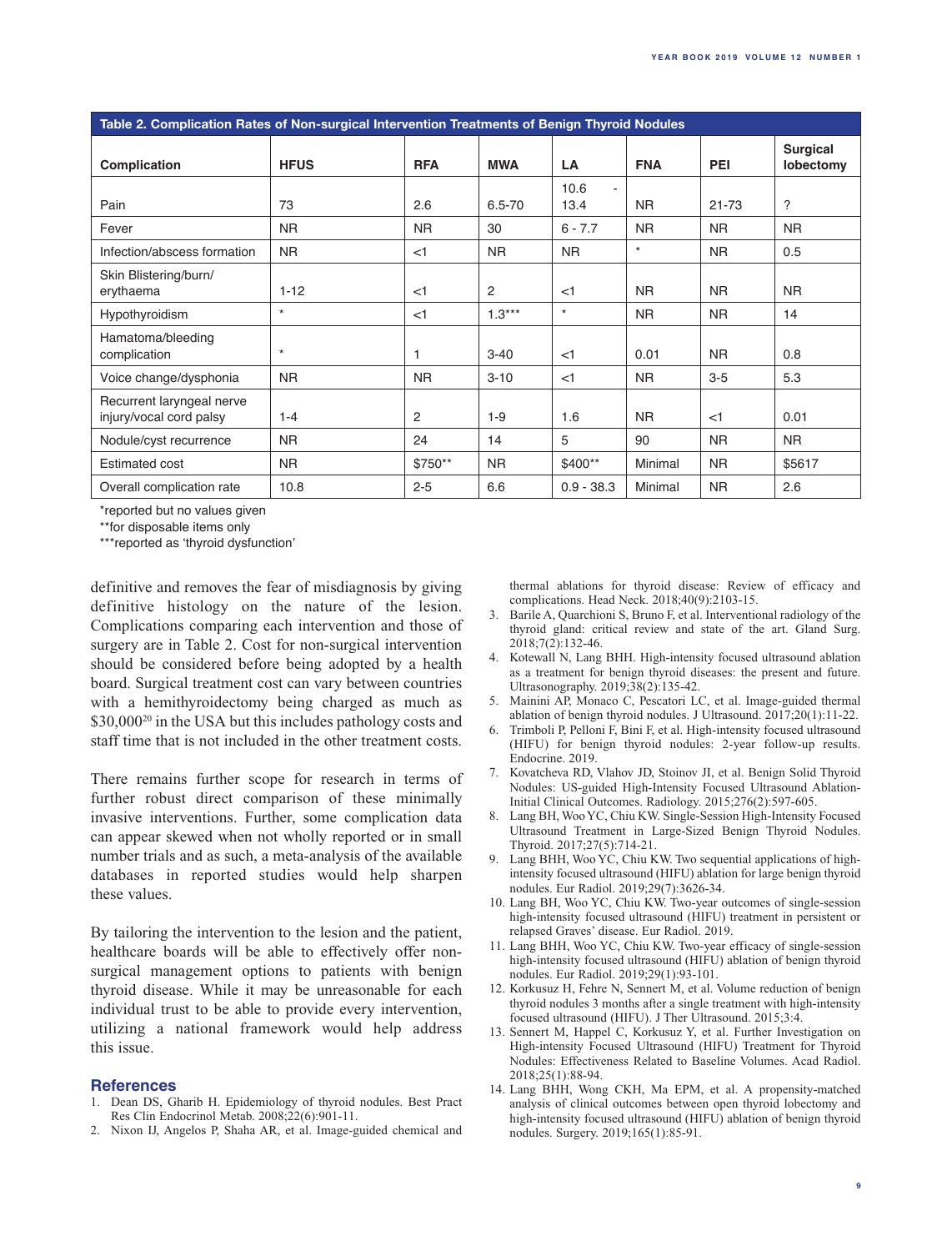- 15. Lang BHH, Woo YC, Chiu KW. Vocal cord paresis following singlesession high intensity focused ablation (HIFU) treatment of benign thyroid nodules: incidence and risk factors. Int J Hyperthermia. 2017;33(8):888-94.
- 16. Esnault O, Rouxel A, Le Nestour E, et al. Minimally invasive ablation of a toxic thyroid nodule by high-intensity focused ultrasound. AJNR Am J Neuroradiol. 2010;31(10):1967-8.
- 17. Baek JH, Kim YS, Lee D, et al. Benign predominantly solid thyroid nodules: prospective study of efficacy of sonographically guided radiofrequency ablation versus control condition. AJR Am J Roentgenol. 2010;194(4):1137-42.
- 18. Cui D, Ding M, Tang X, et al. Efficacy and safety of a combination of hydrodissection and radiofrequency ablation therapy for benign thyroid nodules larger than 2 cm: A retrospective study. J Cancer Res Ther. 2019;15(2):386-93.
- 19. Pescatori LC, Torcia P, Nicosia L, et al. Which needle in the treatment of thyroid nodules? Gland Surg. 2018;7(2):111-6.
- 20. Gharib H, Hegedus L, Pacella CM, et al. Clinical review: Nonsurgical, image-guided, minimally invasive therapy for thyroid nodules. J Clin Endocrinol Metab. 2013;98(10):3949-57.
- 21. Haugen BR, Alexander EK, Bible KC, et al. 2015 American Thyroid Association Management Guidelines for Adult Patients with Thyroid Nodules and Differentiated Thyroid Cancer: The American Thyroid Association Guidelines Task Force on Thyroid Nodules and Differentiated Thyroid Cancer. Thyroid. 2016;26(1):1-133.
- 22. Garberoglio R, Aliberti C, Appetecchia M, et al. Radiofrequency ablation for thyroid nodules: which indications? The first Italian opinion statement. J Ultrasound. 2015;18(4):423-30.
- 23. Kim JH, Baek JH, Lim HK, et al. 2017 Thyroid Radiofrequency Ablation Guideline: Korean Society of Thyroid Radiology. Korean J Radiol. 2018;19(4):632-55.
- 24. Hong MJ, Sung JY, Baek JH, et al. Safety and Efficacy of Radiofrequency Ablation for Nonfunctioning Benign Thyroid Nodules in Children and Adolescents in 14 Patients over a 10-Year Period. J Vasc Interv Radiol. 2019;30(6):900-6.
- 25. Jeong WK, Baek JH, Rhim H, et al. Radiofrequency ablation of benign thyroid nodules: safety and imaging follow-up in 236 patients. Eur Radiol. 2008;18(6):1244-50.
- 26. Cervelli R, Mazzeo S, De Napoli L, et al. Radiofrequency Ablation in the Treatment of Benign Thyroid Nodules: An Efficient and Safe Alternative to Surgery. J Vasc Interv Radiol. 2017;28(10):1400-8.
- 27. Jawad S, Morley S, Otero S, et al. Ultrasound-guided radiofrequency ablation (RFA) of benign symptomatic thyroid nodules - initial UK experience. Br J Radiol. 2019;92(1098):20190026.
- 28. Dobnig H, Amrein K. Monopolar Radiofrequency Ablation of Thyroid Nodules: A Prospective Austrian Single-Center Study. Thyroid. 2018;28(4):472-80.
- 29. Deandrea M, Garino F, Alberto M, et al. Radiofrequency ablation for benign thyroid nodules according to different ultrasound features: an Italian multicentre prospective study. Eur J Endocrinol. 2019;180(1):79-87.
- 30. Jung SL, Baek JH, Lee JH, et al. Efficacy and Safety of Radiofrequency Ablation for Benign Thyroid Nodules: A Prospective Multicenter Study. Korean J Radiol. 2018;19(1):167-74.
- 31. Sung JY, Baek JH, Kim KS, et al. Single-session treatment of benign cystic thyroid nodules with ethanol versus radiofrequency ablation: a prospective randomized study. Radiology. 2013;269(1):293-300.
- 32. Baek JH, Moon WJ, Kim YS, et al. Radiofrequency ablation for the treatment of autonomously functioning thyroid nodules. World J Surg. 2009;33(9):1971-7.
- 33. Cesareo R, Naciu AM, Iozzino M, et al. Nodule size as predictive factor of efficacy of radiofrequency ablation in treating autonomously functioning thyroid nodules. Int J Hyperthermia. 2018;34(5):617-23.
- 34. Huh JY, Baek JH, Choi H, et al. Symptomatic benign thyroid nodules: efficacy of additional radiofrequency ablation treatment session- prospective randomized study. Radiology. 2012;263(3):909-16.
- 35. Lim HK, Lee JH, Ha EJ, et al. Radiofrequency ablation of benign non-functioning thyroid nodules: 4-year follow-up results for 111 patients. Eur Radiol. 2013;23(4):1044-9.
- 36. Cesareo R, Pasqualini V, Simeoni C, et al. Prospective study of effectiveness of ultrasound-guided radiofrequency ablation versus

control group in patients affected by benign thyroid nodules. J Clin Endocrinol Metab. 2015;100(2):460-6.

- 37. Baek JH, Lee JH, Sung JY, et al. Complications encountered in the treatment of benign thyroid nodules with US-guided radiofrequency ablation: a multicenter study. Radiology. 2012;262(1):335-42.
- 38. Sim JS, Baek JH, Lee J, et al. Radiofrequency ablation of benign thyroid nodules: depicting early sign of regrowth by calculating vital volume. Int J Hyperthermia. 2017;33(8):905-10.
- 39. Sung JY, Baek JH, Jung SL, et al. Radiofrequency ablation for autonomously functioning thyroid nodules: a multicenter study. Thyroid. 2015;25(1):112-7.
- 40. Che Y, Jin S, Shi C, et al. Treatment of Benign Thyroid Nodules: Comparison of Surgery with Radiofrequency Ablation. AJNR Am J Neuroradiol. 2015;36(7):1321-5.
- 41. Liu YJ, Qian LX, Liu D, et al. Ultrasound-guided microwave ablation in the treatment of benign thyroid nodules in 435 patients. Exp Biol Med (Maywood). 2017;242(15):1515-23.
- 42. Wu W, Gong X, Zhou Q, et al. US-guided percutaneous microwave ablation for the treatment of benign thyroid nodules. Endocr J. 2017;64(11):1079-85.
- 43. Yue W, Wang S, Wang B, et al. Ultrasound guided percutaneous microwave ablation of benign thyroid nodules: safety and imaging follow-up in 222 patients. Eur J Radiol. 2013;82(1):e11-6.
- 44. Heck K, Happel C, Grunwald F, et al. Percutaneous microwave ablation of thyroid nodules: effects on thyroid function and antibodies. Int J Hyperthermia. 2015;31(5):560-7.
- 45. Zheng BW, Wang JF, Ju JX, et al. Efficacy and safety of cooled and uncooled microwave ablation for the treatment of benign thyroid nodules: a systematic review and meta-analysis. Endocrine. 2018;62(2):307-17.
- 46. Vorlander C, David Kohlhase K, Korkusuz Y, et al. Comparison between microwave ablation and bipolar radiofrequency ablation in benign thyroid nodules: differences in energy transmission, duration of application and applied shots. Int J Hyperthermia. 2018;35(1):216- 25.
- 47. Korkusuz Y, Groner D, Raczynski N, et al. Thermal ablation of thyroid nodules: are radiofrequency ablation, microwave ablation and high intensity focused ultrasound equally safe and effective methods? Eur Radiol. 2018;28(3):929-35.
- 48. Zhi X, Zhao N, Liu Y, et al. Microwave ablation compared to thyroidectomy to treat benign thyroid nodules. Int J Hyperthermia. 2018;34(5):644-52.
- 49. Feng B, Liang P, Cheng Z, et al. Ultrasound-guided percutaneous microwave ablation of benign thyroid nodules: experimental and clinical studies. Eur J Endocrinol. 2012;166(6):1031-7.
- 50. Wang B, Han ZY, Yu J, et al. Factors related to recurrence of the benign non-functioning thyroid nodules after percutaneous microwave ablation. Int J Hyperthermia. 2017;33(4):459-64.
- 51. Mauri G, Nicosia L, Della Vigna P, et al. Percutaneous laser ablation for benign and malignant thyroid diseases. Ultrasonography. 2019;38(1):25-36.
- 52. Gambelunghe G, Bini V, Monacelli M, et al. The administration of anesthetic in the thyroid pericapsular region increases the possibility of side effects during percutaneous laser photocoagulation of thyroid nodules. Lasers Surg Med. 2013;45(1):34-7.
- 53. Sui WF, Li JY, Fu JH. Percutaneous laser ablation for benign thyroid nodules: a meta-analysis. Oncotarget. 2017;8(47):83225-36.
- 54. Dossing H, Bennedbaek FN, Hegedus L. Interstitial laser photocoagulation (ILP) of benign cystic thyroid nodules--a prospective randomized trial. J Clin Endocrinol Metab. 2013;98(7):E1213-7.
- 55. Dossing H, Bennedbaek FN, Hegedus L. Beneficial effect of combined aspiration and interstitial laser therapy in patients with benign cystic thyroid nodules: a pilot study. Br J Radiol. 2006;79(948):943-7.
- 56. Ha EJ, Baek JH, Kim KW, et al. Comparative efficacy of radiofrequency and laser ablation for the treatment of benign thyroid nodules: systematic review including traditional pooling and bayesian network meta-analysis. J Clin Endocrinol Metab. 2015;100(5):1903- 11.
- 57. Pacella CM, Mauri G, Cesareo R, et al. A comparison of laser with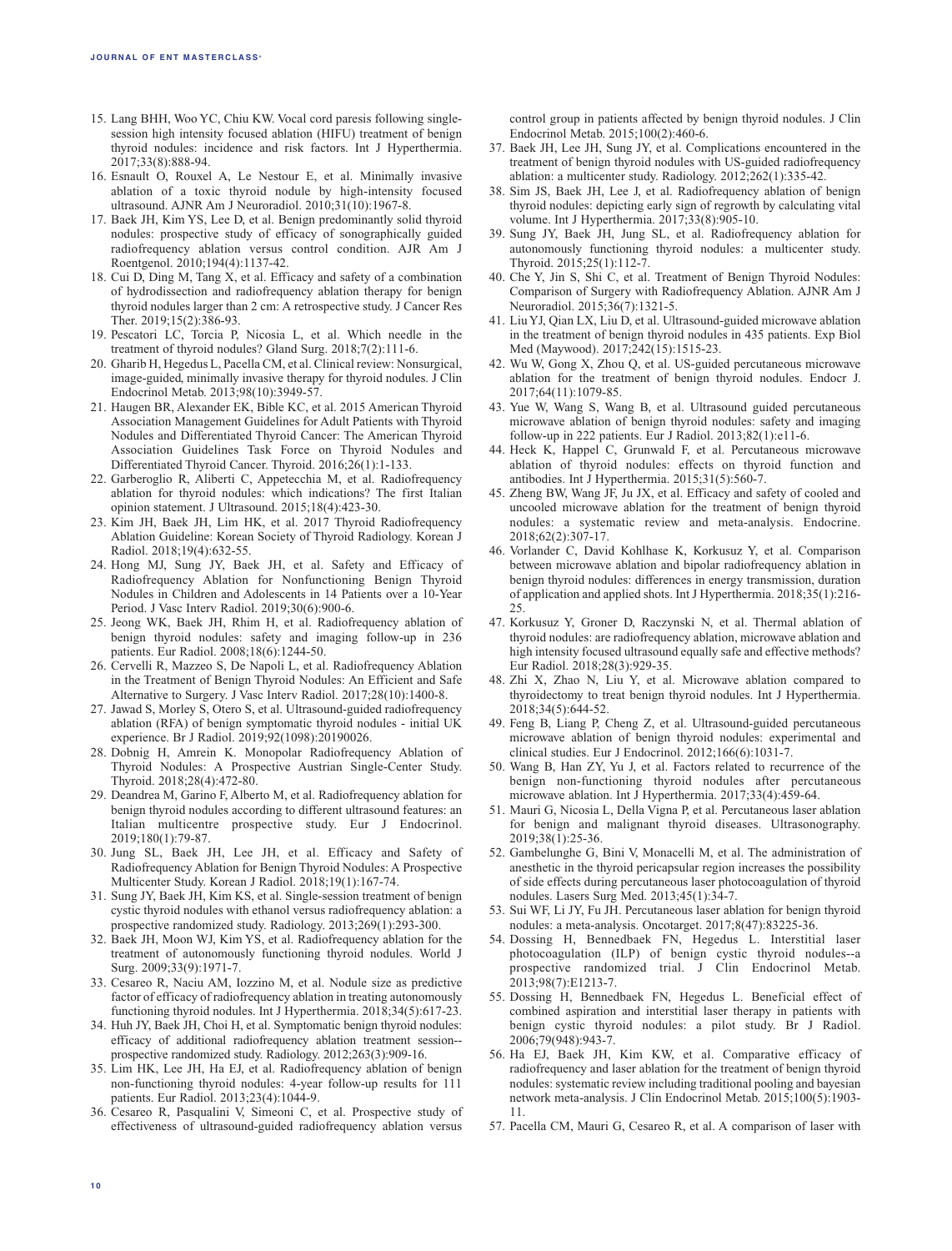radiofrequency ablation for the treatment of benign thyroid nodules: a propensity score matching analysis. Int J Hyperthermia. 2017;33(8):911-9.

- 58. Oddo S, Balestra M, Vera L, et al. Benign thyroid nodule unresponsive to radiofrequency ablation treated with laser ablation: a case report. J Med Case Rep. 2018;12(1):127.
- 59. Rahal Junior A, Falsarella PM, Mendes GF, et al. Percutaneous laser ablation of benign thyroid nodules: a one year follow-up study. Einstein (Sao Paulo). 2018;16(4):eAO4279.
- 60. Negro R, Greco G. Unfavorable outcomes in solid and spongiform thyroid nodules treated with laser ablation. A 5-year follow-up retrospective study. Endocr Metab Immune Disord Drug Targets. 2019.
- 61. Dossing H, Bennedbaek FN, Hegedus L. Long-term outcome following laser therapy of benign cystic-solid thyroid nodules. Endocr Connect. 2019.
- 62. Oddo S, Felix E, Mussap M, et al. Quality of Life in Patients Treated with Percutaneous Laser Ablation for Non-Functioning Benign Thyroid Nodules: A Prospective Single-Center Study. Korean J Radiol. 2018;19(1):175-84.
- 63. Dossing H, Bennedbaek FN, Bonnema SJ, et al. Randomized prospective study comparing a single radioiodine dose and a single laser therapy session in autonomously functioning thyroid nodules. Eur J Endocrinol. 2007;157(1):95-100.
- 64. Gambelunghe G, Stefanetti E, Colella R, et al. A single session of laser ablation for toxic thyroid nodules: three-year follow-up results. Int J Hyperthermia. 2018;34(5):631-5.
- 65. Amabile G, Rotondi M, Pirali B, et al. Interstitial laser photocoagulation for benign thyroid nodules: time to treat large nodules. Lasers Surg Med. 2011;43(8):797-803.
- 66. Chianelli M, Bizzarri G, Todino V, et al. Laser ablation and 131-iodine: a 24-month pilot study of combined treatment for large toxic nodular goiter. J Clin Endocrinol Metab. 2014;99(7):E1283-6.
- 67. Negro R, Greco G. Quality of life and outcomes in patients with a large toxic adenoma undergoing laser ablation plus radioiodine vs lobectomy. Int J Hyperthermia. 2019;36(1):191-5.
- 68. Sim JS, Baek JH. Long-Term Outcomes Following Thermal Ablation of Benign Thyroid Nodules as an Alternative to Surgery: The Importance of Controlling Regrowth. Endocrinol Metab (Seoul). 2019;34(2):117-23.
- 69. Pacella CM, Mauri G, Achille G, et al. Outcomes and Risk Factors for Complications of Laser Ablation for Thyroid Nodules: A Multicenter Study on 1531 Patients. J Clin Endocrinol Metab. 2015;100(10):3903-10.
- 70. Valcavi R, Riganti F, Bertani A, et al. Percutaneous laser ablation of cold benign thyroid nodules: a 3-year follow-up study in 122 patients. Thyroid. 2010;20(11):1253-61.
- 71. Crile G, Jr. Treatment of thyroid cysts by aspiration. Surgery. 1966;59(2):210-2.
- 72. Bandeira-Echtler E, Bergerhoff K, Richter B. Levothyroxine or minimally invasive therapies for benign thyroid nodules. Cochrane Database Syst Rev. 2014(6):CD004098.
- 73. Galvan G, Manzl M, Balcke C, et al. [Therapy of thyroid cysts with fine needle aspiration]. Schweiz Med Wochenschr. 1982;112(26):926-30.
- 74. Lim HK, Kim DW, Baek JH, et al. Factors influencing the outcome from ultrasonography-guided fine-needle aspiration of benign thyroid cysts and partially cystic thyroid nodules: A multicenter study. Endocr Res. 2018;43(2):65-72.
- 75. Zbranca E, Mogos V, Vulpoi C, et al. [Fine needle puncture--method of treatment in nodular pathology of the thyroid]. Ann Endocrinol (Paris). 1996;57(5):433-7.
- 76. Jensen F, Rasmussen SN. The treatment of thyroid cysts by ultrasonically guided fine needle aspiration. Acta Chir Scand. 1976;142(3):209-11.
- 77. McHenry CR, Slusarczyk SJ, Khiyami A. Recommendations for management of cystic thyroid disease. Surgery. 1999;126(6):1167- 71; discussion 71-2.
- 78. Chu CH, Chuang MJ, Wang MC, et al. Sclerotherapy of thyroid cystic nodules. J Formos Med Assoc. 2003;102(9):625-30.
- 79. Goldfarb WB, Bigos ST, Nishiyama RH. Percutaneous tetracycline instillation for sclerosis of recurrent thyroid cysts. Surgery. 1987;102(6):1096-100.
- 80. Verde G, Papini E, Pacella CM, et al. Ultrasound guided percutaneous ethanol injection in the treatment of cystic thyroid nodules. Clin Endocrinol (Oxf). 1994;41(6):719-24.
- 81. Abu-Yousef MM, Larson JH, Kuehn DM, et al. Safety of ultrasoundguided fine needle aspiration biopsy of neck lesions in patients taking antithrombotic/anticoagulant medications. Ultrasound Q. 2011;27(3):157-9.
- 82. Valcavi R, Frasoldati A. Ultrasound-guided percutaneous ethanol injection therapy in thyroid cystic nodules. Endocr Pract. 2004;10(3):269-75.
- 83. McCowen KD, Reed JW, Fariss BL. The role of thyroid therapy in patients with thyroid cysts. Am J Med. 1980;68(6):853-5.
- 84. Belcaro G, Corsi M, Ricci A, et al. Thyroid cysts treatment with the sclerosing agent Atossiclerol. Long-term (5 to 15 years) follow-up. Panminerva Med. 2012;54(1 Suppl 4):73-6.
- 85. Zhao Y, Guan X, Liu Y, et al. The efficacy of percutaneous AHI (arginine hydrochloride injection) for the treatment of recurrent thyroid cysts. Ann Endocrinol (Paris). 2015;76(3):281-5.
- 86. Halenka M, Karasek D, Schovanek J, et al. Safe and effective percutaneous ethanol injection therapy of 200 thyroid cysts. Biomed Pap Med Fac Univ Palacky Olomouc Czech Repub. 2019.
- 87. Verges B, Buffier P, Baillot-Rudoni S, et al. Non-ultrasound-guided ethanol sclerotherapy for the treatment of thyroid cysts. Ann Endocrinol (Paris). 2011;72(3):203-7.
- 88. Ozderya A, Aydin K, Gokkaya N, et al. Percutaneous Ethanol Injection for Benign Cystic and Mixed Thyroid Nodules. Endocr Pract. 2018;24(6):548-55.
- 89. Zingrillo M, Torlontano M, Ghiggi MR, et al. Percutaneous ethanol injection of large thyroid cystic nodules. Thyroid. 1996;6(5):403-8.
- 90. Yasuda K, Ozaki O, Sugino K, et al. Treatment of cystic lesions of the thyroid by ethanol instillation. World J Surg. 1992;16(5):958-61.
- 91. Monzani F, Lippi F, Goletti O, et al. Percutaneous aspiration and ethanol sclerotherapy for thyroid cysts. J Clin Endocrinol Metab. 1994;78(3):800-2.
- 92. Alberti B, Campatelli A, Antonelli A, et al. [Review of a case series of cervical cysts and evaluation of the efficacy of sclerotherapy with tetracycline hydrochloride in thyroid cystic lesions]. Clin Ter. 1994;145(7):27-33.
- 93. Hegedus L, Hansen JM, Karstrup S, et al. Tetracycline for sclerosis of thyroid cysts. A randomized study. Arch Intern Med. 1988;148(5):1116-8.
- 94. Rajatanavin R, Chailurkit L, Chiemchanya S. The efficacy of percutaneous tetracycline instillation for sclerosis of recurrent thyroid cysts: a multivariate analysis. J Endocrinol Invest. 1994;17(2):123-5.
- 95. Giammarile F, Bielli E, Fattapposta A, et al. [Sclerotherapy of thyroid cysts with tetracycline hydrochloride]. Minerva Endocrinol. 1994;19(3):143-7.
- 96. Antonelli A, Campatelli A, Di Vito A, et al. Comparison between ethanol sclerotherapy and emptying with injection of saline in treatment of thyroid cysts. Clin Investig. 1994;72(12):971-4.
- 97. Bennedbaek FN, Hegedus L. Treatment of recurrent thyroid cysts with ethanol: a randomized double-blind controlled trial. J Clin Endocrinol Metab. 2003;88(12):5773-7.
- 98. Gong X, Zhou Q, Wang F, et al. Efficacy and Safety of Ultrasound-Guided Percutaneous Polidocanol Sclerotherapy in Benign Cystic Thyroid Nodules: Preliminary Results. Int J Endocrinol. 2017;2017:8043429.
- 99. Gong X, Wang F, Du H, et al. Comparison of Ultrasound-Guided Percutaneous Polidocanol Injection Versus Percutaneous Ethanol Injection for Treatment of Benign Cystic Thyroid Nodules. J Ultrasound Med. 2018;37(6):1423-9.
- 100.Baek JH, Ha EJ, Choi YJ, et al. Radiofrequency versus Ethanol Ablation for Treating Predominantly Cystic Thyroid Nodules: A Randomized Clinical Trial. Korean J Radiol. 2015;16(6):1332-40.
- 101.Bartos M, Pomorski L, Narebski J. [The treatment of solitary thyroid